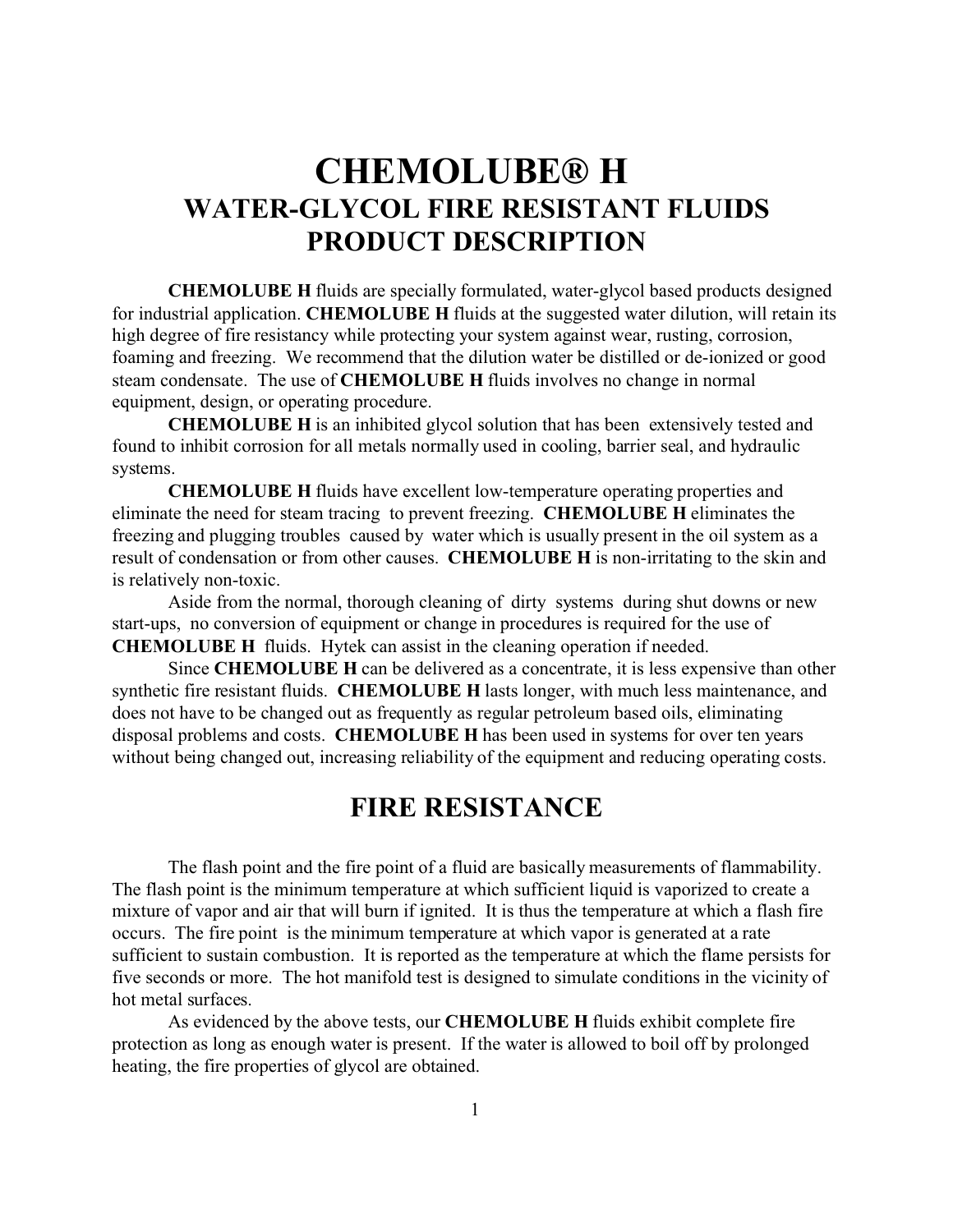## **CHEMOLUBE® H WATER-GLYCOL FLUIDS TYPICAL PROPERTIES**

|                                                        | <b>CONCENTRATE</b>      | 50% CONC.<br>50% WATER  | 60% CONC.<br>40% WATER  |
|--------------------------------------------------------|-------------------------|-------------------------|-------------------------|
| Appearance                                             | Light Straw to<br>Amber | Light Straw to<br>Amber | Light Straw to<br>Amber |
| <b>Specific Gravity</b><br>20/20°C                     | 1.119                   | 1.078                   | 1.091                   |
| Density<br>lb/gal $(a)$ 20 $\degree$ C<br>Viscosity    | 9.3                     | 9.0                     | 9.1                     |
| 200°F, centistokes                                     | 3.3                     | 0.92                    | 1.25                    |
| 150°F, centistokes                                     | 6.2                     | 1.3                     | 2.0                     |
| 100°F, centistokes                                     | 16.0                    | 3.0                     |                         |
| 4.0                                                    |                         |                         |                         |
| 50°F, centistokes                                      | 64                      | 8.2                     | 12.5                    |
| $0^{\circ}$ F, centistokes                             |                         | 48                      | 80                      |
| -20°F, centistokes                                     |                         | 160                     | 280                     |
| Pour Point °F                                          |                         | Below -40               | Below -60               |
| pH (approx.)                                           |                         | 9.45                    | 9.45                    |
| Percent Water (approx.)                                | $\overline{2}$          | 50                      | 40                      |
| <b>Reserve Alkalinity</b><br>ml o.1 N HCl/10 ml sample | 19                      | 10                      | 12                      |
| Flash Point, °F<br>(Cleveland Open Cup)                | 290                     | None                    | None                    |
| Fire Point °F<br>(Cleveland Open Cup)                  |                         | No Fire                 | No Fire                 |
| Hot Manifold Test                                      |                         | No Flame                | No Flame                |

 The above values are representative of current production. Some are controlled by manufacturing specifications, while others are not. All of them may vary within modest ranges.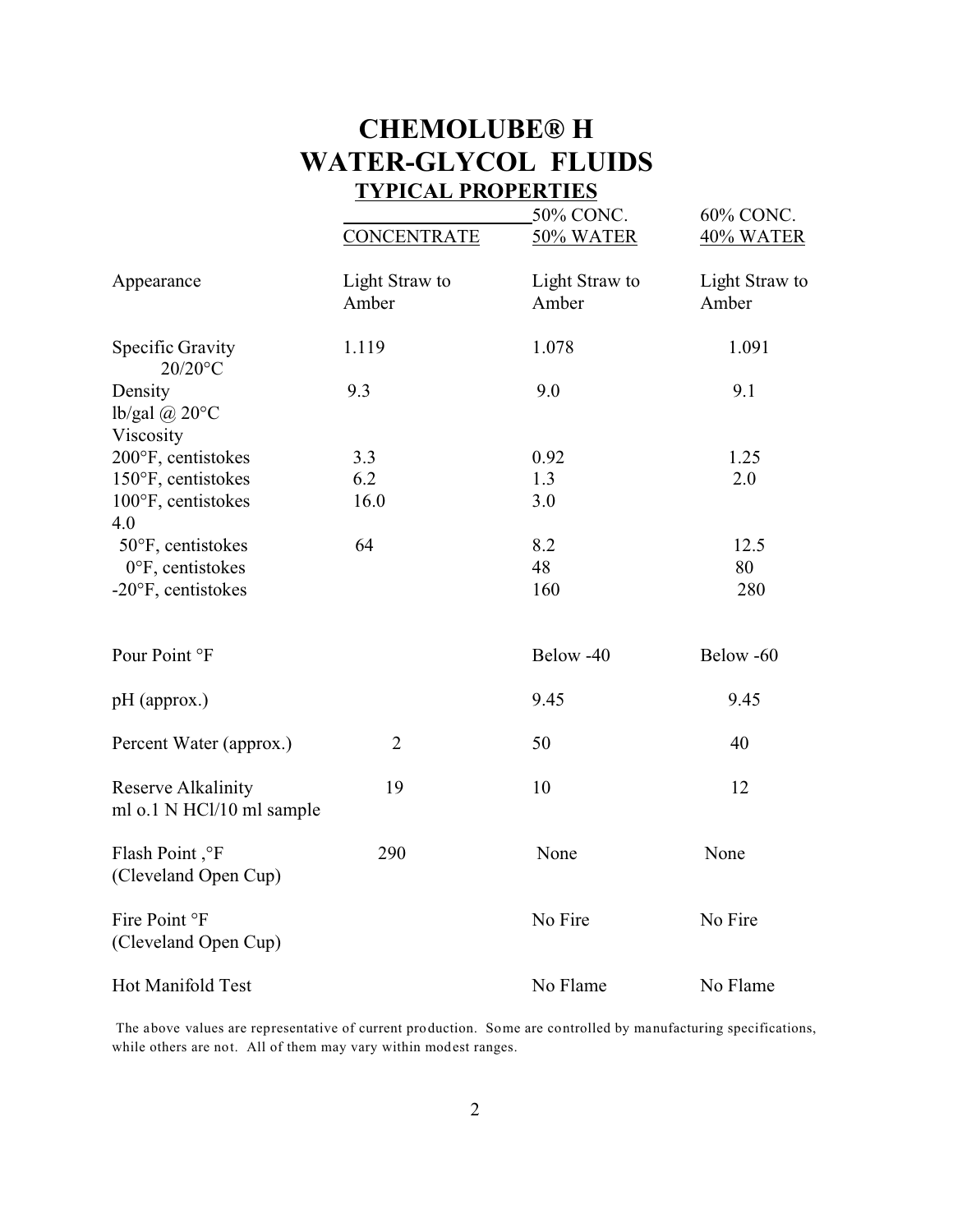### **APPLICATIONS**

#### **HYDRAULIC FLUIDS:**

**CHEMOLUBE H** hydraulic fluids are particularly advantageous where possibilities of fires exist. These fluids are fire resistant and were originally designed specifically for the operation of hydraulic systems. The development was in answer to a serious fire which occurred when a coupling failed and allowed hydraulic oil at 200 PSI pressure to spray on a hot line. With the development of higher pressure systems and the associated close tolerance of high speed pumps, **CHEMOLUBE H SPECIAL** was developed in order to provide improved lubricity and viscosity characteristics. Technical information giving you full details about fire resistant **CHEMOLUBE H SPECIAL** hydraulic fluid can be obtained by contacting our office.

#### **HEAT TRANSFER FLUIDS:**

**CHEMOLUBE H** heat transfer fluids are especially favorable in the low- temperature range offering economy, efficient operation, minimum maintenance and precise temperature control. The addition of 50 - 60% of water to **CHEMOLUBE H** reduces the freezing point which creates an effective coolant for a wide variety of services, providing a superior heat transfer media having marked advantages over mineral oils or synthetic type fire resistant fluids. The **CHEMOLUBE H** fluids have excellent thermal and oxidation stability, plus minimal tendency to sludge, carbonize and foul heat transfer surfaces, and they also have high thermal conductivities.

#### **BARRIER SEAL FLUID:**

New federal, state and local regulations to reduce fugitive emissions from equipment in petroleum refineries, chemical plants and natural gas processing plants are continually being required. As a result, the seal manufacturers have developed dual mechanical face seals to control emission from pumped products into the environment and to provide safety back-up sealing. The barrier seal fluid which is circulated through a seal chamber between the dual seals is an effective way to carry away both the frictional heat generated at the seal surfaces and the heat generated by turbulence around the seals.

Extensive seal performance tests conducted by one of the major seal manufacturers resulted in **CHEMOLUBE H** fluid being recommended as a barrier fluid. As a matter of fact, the **CHEMOLUBE H** 50 fluid outperformed most of the other fluids tested. This is easy to understand since the increased heat transfer capability of the **CHEMOLUBE H** fluids makes them run cooler than regular petroleum products and other synthetics. Thus based on the measured variables, seal face temperature, the temperature difference between the stationary sealing face and the barrier fluid, as well as the post-test of wear of the seal faces, **CHEMOLUBE H** fluids performed exceptionally well.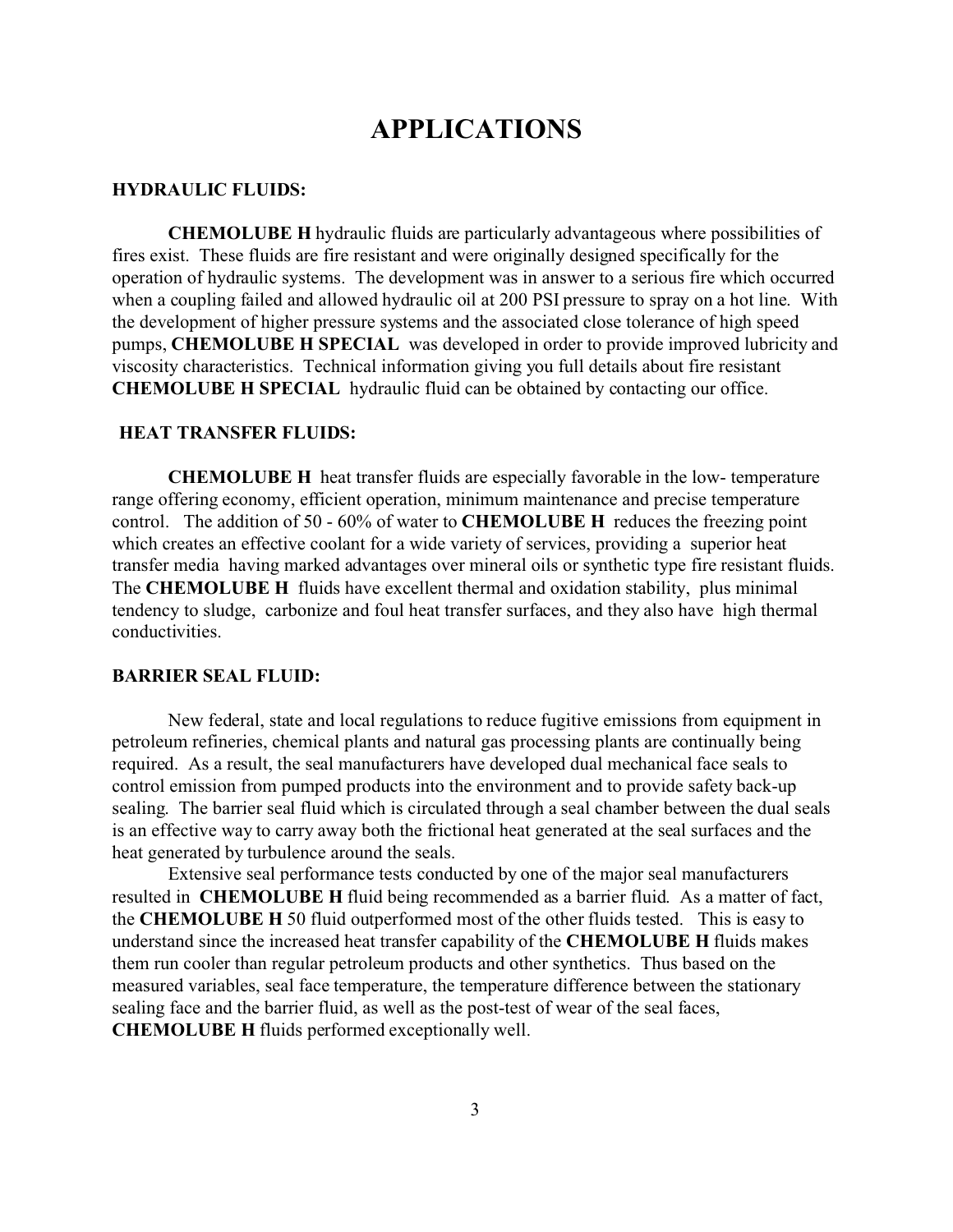## **FLUID MAINTENANCE**

 We recommend that the **CHEMOLUBE H** concentrate be diluted with distilled or deionized water resulting in a minimum of 50% **CHEMOLUBE H** in water solutions. In areas with cold climates we recommend increasing the **CHEMOLUBE H** concentration to 60%. Impure water containing minerals, salts, etc. will react with the inhibitors in the **CHEMOLUBE H** and form solids. An indication that this is happening is a drop in pH and/or cloudiness in the fluid. The specific gravity, pH and appearance of the **CHEMOLUBE H/**Water solution should be checked routinely. The specific gravity provides a check on the water content in the system which determines the freezing point as follows:

| <b>CHEMOLUBE H PROPERTIES</b> |              |                     |                 |                       |  |  |  |
|-------------------------------|--------------|---------------------|-----------------|-----------------------|--|--|--|
| <b>CHEMOLUBE H</b>            | <b>SP GR</b> | <b>REFRACTIVE</b>   |                 | <b>FREEZING POINT</b> |  |  |  |
| <b>VOLUME %</b>               | @20°C        | <b>INDEX (BRIX)</b> | $\mathbf{P}$    | $\rm ^{\circ}C$       |  |  |  |
| $\boldsymbol{0}$              | 1.000        | $\boldsymbol{0}$    | $+32$           | $\boldsymbol{0}$      |  |  |  |
| 10                            | 1.016        | 8.75                | $+30$           | 1.1                   |  |  |  |
| 20                            | 1.034        | 17.0                | $+24$           | $-4.4$                |  |  |  |
| 30                            | 1.047        | 24.5                | $+15.8$<br>$-9$ |                       |  |  |  |
| 40                            | 1.064        | 31.75               | $+3$            | $-16.1$               |  |  |  |
| 45                            | 1.072        | 35.0                | $-6$            | $-21$                 |  |  |  |
| 50                            | 1.0785       | 38.25               | $-16$           | $-26.7$               |  |  |  |
| 51                            | 1.080        | 39.0                | $-18.4$         | $-28$                 |  |  |  |
| 52                            | 1.081        | 39.5                | $-21.5$         | $-29.7$               |  |  |  |
| 53                            | 1.0825       | 40.0                | $-25$           | $-31.7$               |  |  |  |
| 54                            | 1.083        | 40.5                | $-28$           | $-33.3$               |  |  |  |
| 55                            | 1.084        | 41.0                | $-31$           | $-35.0$               |  |  |  |
| 56                            | 1.086        | 41.5                | $-35$           | $-37.2$               |  |  |  |
| 57                            | 1.0875       | 42.0                | $-38$           | $-38.9$               |  |  |  |
| 58                            | 1.089        | 43.0                | $-41$           | $-40.5$               |  |  |  |
| 59                            | 1.090        | 43.5                | $-44$           | $-42$                 |  |  |  |
| 60                            | 1.0915       | 44.0                | $-47$           | $-44$                 |  |  |  |
| 61                            | 1.0922       | 44.5                | $-50.8$         | $-46$                 |  |  |  |
| 62                            | 1.0935       | 45.0                | $-54$           | $-47.8$               |  |  |  |
| 63                            | 1.0943       | 45.5                | $-56.2$         | $-49$                 |  |  |  |
| 64                            | 1.0955       | 46.0                | $-58$           | $-50$                 |  |  |  |
| 65                            | 1.0965       | 46.5                | $-59.8$         | $-51$                 |  |  |  |
| 70                            | 1.101        |                     | $-51.7$         | $-46.5$               |  |  |  |
| 80                            | 1.1085       |                     | $-34.6$         | $-37$                 |  |  |  |
| 90                            | 1.114        |                     | $-18$           | $-27.8$               |  |  |  |
| 100                           | 1.1187       |                     | $+3$            | $-16.1$               |  |  |  |

Distilled or de-ionized water should be added if water content in the system drops below 35%. The water content should not be allowed to remain above 50%, not only because of the possibility of freezing in cold weather, but also to insure that adequate inhibitor content is present in the system to protect your unit.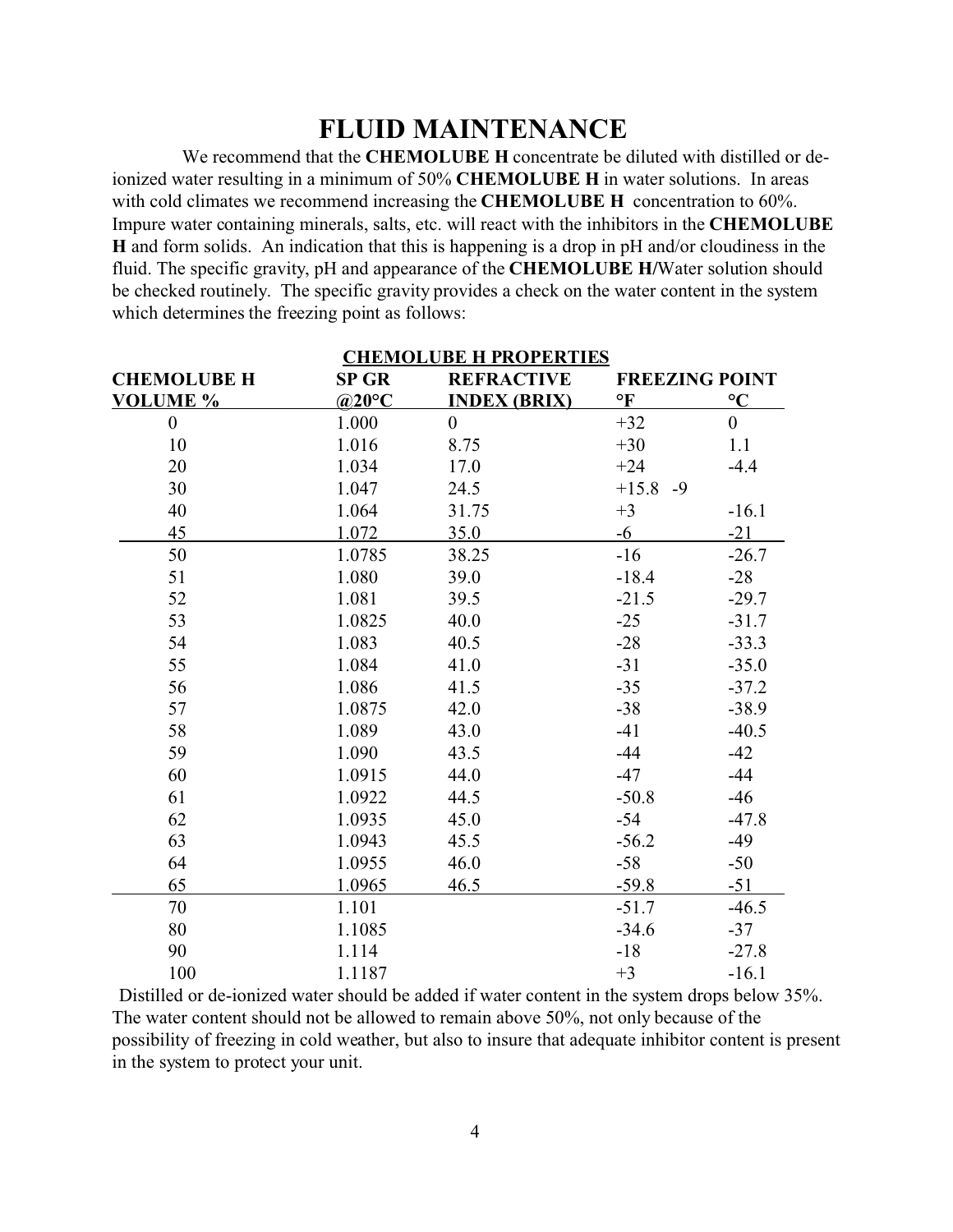The appearance of **CHEMOLUBE H** fluids should remain clear and straw to amber in color. During startup of a new unit or after converting your system to **CHEMOLUBE H** from another type fluid, the monitoring should be scheduled more frequently than when normal operation has been established. We recommend a frequent check for the first week of operation, then weekly for one month and finally quarterly checks are adequate.

Because most failure is due to dirty or contaminated fluids caused by particulate contamination, it is very important that a dirty system be properly cleaned before adding **CHEMOLUBE H** fluid. During the initial period of operation, the filters should be checked and cleaned or replaced as required. This is particularly true when using **CHEMOLUBE H** fluids for the first time since the solvency action of **CHEMOLUBE H** will pick up any impurities and keep them in suspension. Of course this will eventually result in an efficient, clean system with a minimum of maintenance.

As a service to our customers, Hytek will test samples of the **CHEMOLUBE H**. We will send you a complete technical service report and make any recommendations we feel are necessary if the fluid does not meet our specifications.

Drums containing **CHEMOLUBE H** fluids should preferably be stored indoors and have been stored for up to five years without showing any deterioration. We have not had any occasion to store this fluid in drums for longer periods than five years, but **CHEMOLUBE H** samples kept in glass appear to have unlimited shelf life.

## **COMPATIBILITY**

**CHEMOLUBE H** fluids have been inhibited against corrosion of iron, steel, and copper alloys and show excellent corrosion protection both in the liquid and vapor phase. Zinc, cadmium, magnesium, lead and unanodized aluminum should be avoided.

**CHEMOLUBE H** fluids have less effect than regular oil on the various physical properties such as tensile strength, elongation, hardness, and swelling of elastomeric sealing and packing materials. This is readily understandable, because glycols are not miscible in oils and greases or hydrocarbon polymers, and thus have little tendency to extract or dissolve the various components of gasket materials. **CHEMOLUBE H** fluids are compatible with natural rubber, SBR, neoprene, EPR, nitrile, butyl, viton, etc. Material like cork, leather, and untreated cotton or cellulose which tend to soften, swell, or disintegrate in water should be avoided.

**CHEMOLUBE H** fluids are completely miscible with water but should not be mixed with other types of fluids such as phosphate esters, petroleum oils or emulsions.

Since the solvent action of **CHEMOLUBE H** fluids will remove most paints, we do not recommend painting the interior of a system or any part coming in touch with the hydraulic fluid. If paints are desired, please consult with the paint manufacturer and our office to ascertain that a compatible paint is being used.

Pipes can be assembled with any good grade of pipe compound. We particularly recommend using teflon ribbon.